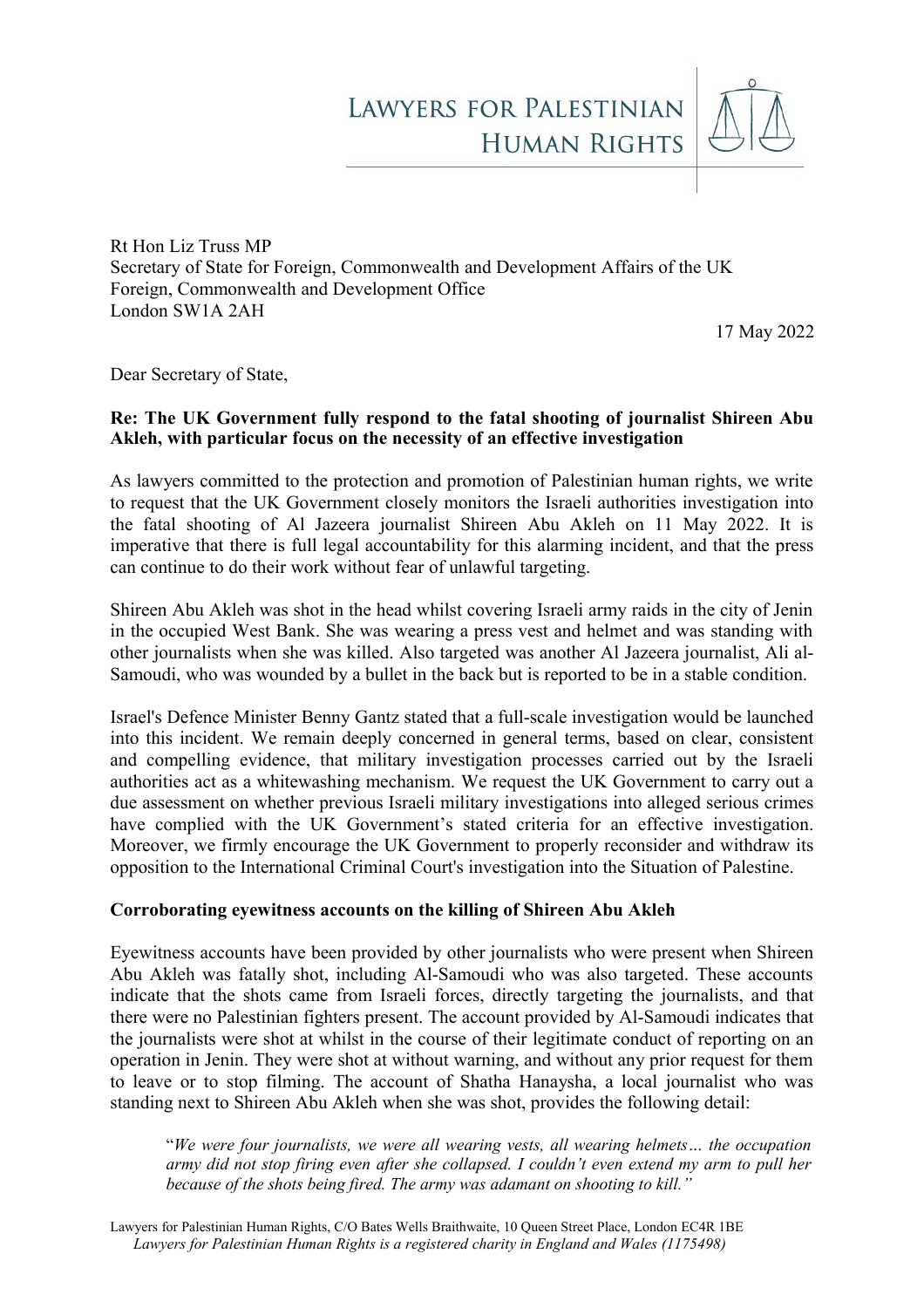

### **Recurrent use of unlawful excessive force against Palestinian journalists**

The recurrent use of unlawful excessive force against journalists by Israel's forces was investigated by the UN Commission of Inquiry into the 2018 Gaza Protests. Its [report](https://www.ohchr.org/sites/default/files/HRBodies/HRC/RegularSessions/Session40/Documents/A_HRC_40_74_CRP2.pdf) found that between 30 March and 31 December 2018, Israel's military "*killed two journalists and injured 39 with live ammunition, 5 with shrapnel, 32 with tear gas canisters direct hits, and 3 with rubber coated bullets as they covered the Great March of Return demonstrations*".

The Commission of Inquiry concluded: "*As civilians, members of the press – journalists, photojournalists and photographers are protected under international law. Despite this, based on it analysis, the Commission found reasonable grounds to believe that Israeli snipers shot journalists intentionally, despite seeing that they were clearly marked as such".*

The right to life, as recognised and protected by the International Covenant on Civil and Political Rights (ICCPR), is a fundamental human right. Article 6 of the ICCPR provides that every human being has the inherent right to life, that this right shall be protected by law; and that no one shall be arbitrarily deprived of his/her life. The Office of the UN High Commissioner for Human Rights (OHCHR) has [held](https://documents-dds-ny.un.org/doc/UNDOC/GEN/G13/153/19/PDF/G1315319.pdf?OpenElement) that, "*threats and attacks against journalists violate a wide range of human rights norms established in both treaty and customary international law*", including the right to life. It also emphasised that "*the right to freedom of expression, an individual right and a collective right held by society as a whole, may also be severely undermined."* 

## **Lack of effective investigations; provision of effective impunity**

Israel's military investigative mechanism has previously faced firm and credible critique for its lack of genuineness. It has repeatedly been described as a "whitewashing" mechanism by the pre-eminent Israeli human rights organisation, B'Tselem.

Recognised international standards hold that an effective investigation is required to be independent, impartial, thorough, prompt and have fair trial guarantees. In so far as possible such an investigation should also be transparent. However, [LPHR's recent assessment](https://lphr.org.uk/wp-content/uploads/2022/03/LPHR-briefing-GMR-protests-Assessing-Israels-compliance-with-UK-effective-investigation-criteria-30-March-2022.pdf) of the Israeli military authorities investigation into alleged international crimes committed against civilians during the 'Great March of Return' protests, presents a factual picture raising clear and serious concern that Israel's military investigation system does not comply with this criteria, nor with the UK Government's own stated criteria for an effective investigation.

In summary, we found that the system lacks independence and impartiality given the existence of apparent material conflicts of interest and that the non-military layers of appeal do not provide real independent oversight. The investigation process further lacks promptness as over half of fatality cases are still under initial assessment, supervisory review, or criminal investigation, according to data released nearly four years after the start of the Great March of Return. We also found there is a lack of transparency because there has been no public disclosure of material details relating to decision-making in specific cases; the military roles of Fact Finding Assessment Mechanism personnel; and the open-fire regulations.